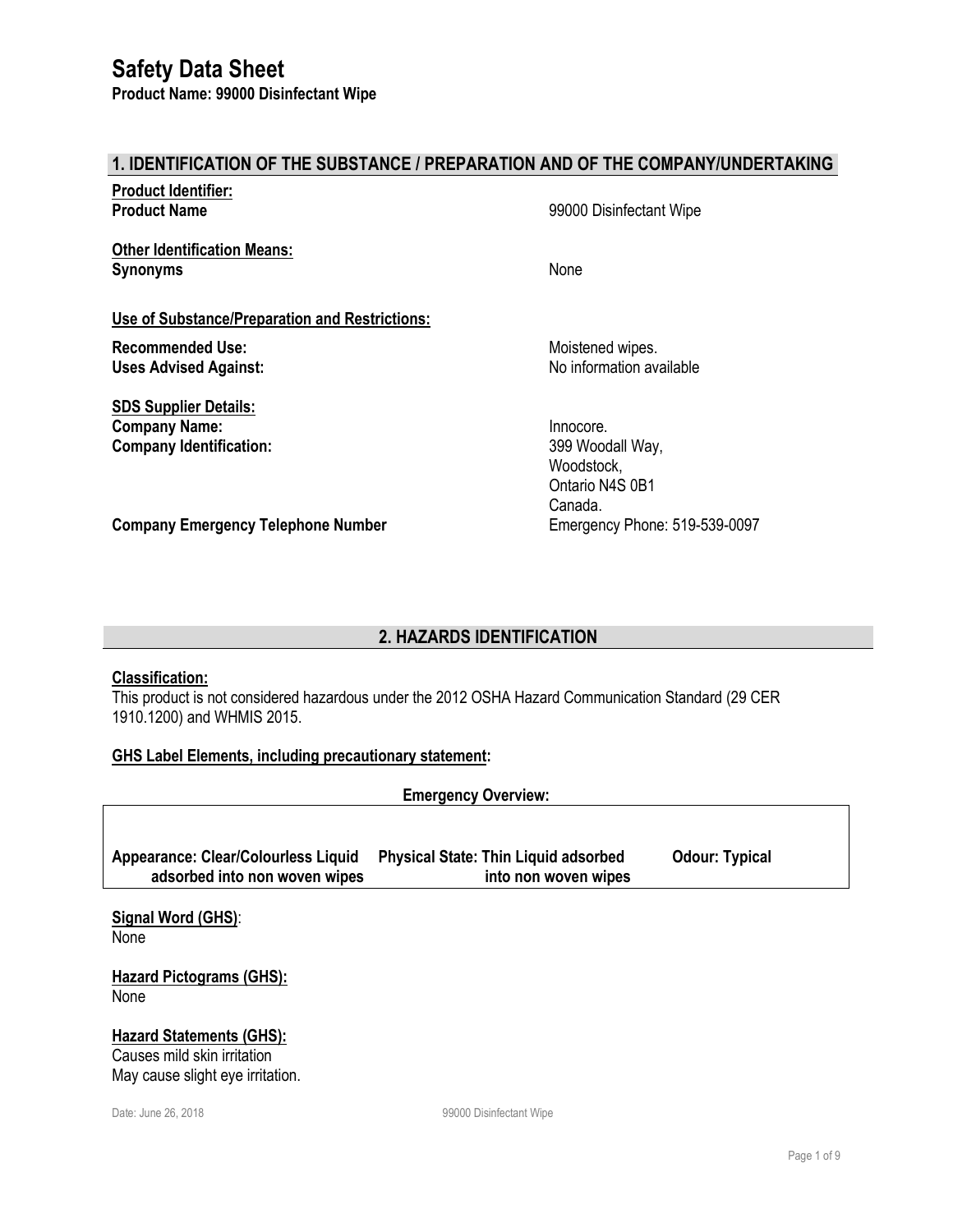**Product Name: 99000 Disinfectant Wipe**

**Precautionary Statements (GHS) - Prevention**: None

**Precautionary Statements (GHS) - Response**: None

**Precautionary Statements (GHS) - Storage**: None

**Precautionary Statements (GHS) - Disposal**: None

**Hazards not otherwise classified (HNOC):** None

**Interactions with Other Chemicals: None** 

### **3. COMPOSITION/INFORMATION ON INGREDIENTS**

#### **Chemical Description:** Chemical

r.

| Ingredient                                                                         | CAS#       | $%$ by<br>Wt. | <b>Trade Secret</b> |
|------------------------------------------------------------------------------------|------------|---------------|---------------------|
| n-alkyl (68%C12,32% C14 dimethyl<br>ethylbenzyl ammonium chloride                  | 85409-23-0 | $0.1 - 0.2$   | *                   |
| N-alkyl (5% C12,60 % C14, 30 %<br>C16, %% C18 dimethyl benzyl<br>ammonium chloride | 53516-76-0 | $0.1 - 0.2$   | *                   |
| Tetra sodium EDTA                                                                  | 64-02-8    | 1-5           | $\star$             |

\* The exact percentage (concentration) of composition has been withheld as a trade secret.

| <b>4. FIRST AID MEASURES</b>                              |                                                                                                                                                                                    |  |
|-----------------------------------------------------------|------------------------------------------------------------------------------------------------------------------------------------------------------------------------------------|--|
| <b>First Aid Measures:</b>                                |                                                                                                                                                                                    |  |
| Eye Contact:                                              | Remove contacts. Flush with water, occasionally lifting the upper and lower<br>eyelids. If irritation persists seek medical attention.                                             |  |
| <b>Skin Contact:</b>                                      | Thoroughly wash exposed skin with water.                                                                                                                                           |  |
| Inhalation:                                               | Remove to fresh air. If symptoms persist consult physician.                                                                                                                        |  |
| Ingestion:                                                | Wash out mouth with water. Drink plenty of water. Do not induce vomiting unless<br>directed by medical personal. Never give anything to an unconscious person. Get<br>medical aid. |  |
| <b>Notes to Physician:</b><br>Most Important symptoms and | Treatment based on judgment of attending physician.<br>No information available                                                                                                    |  |
| effects, both acute and delayed:<br>Date: June 26, 2018   | 99000 Disinfectant Wipe                                                                                                                                                            |  |

**4. FIRST AID MEASURES**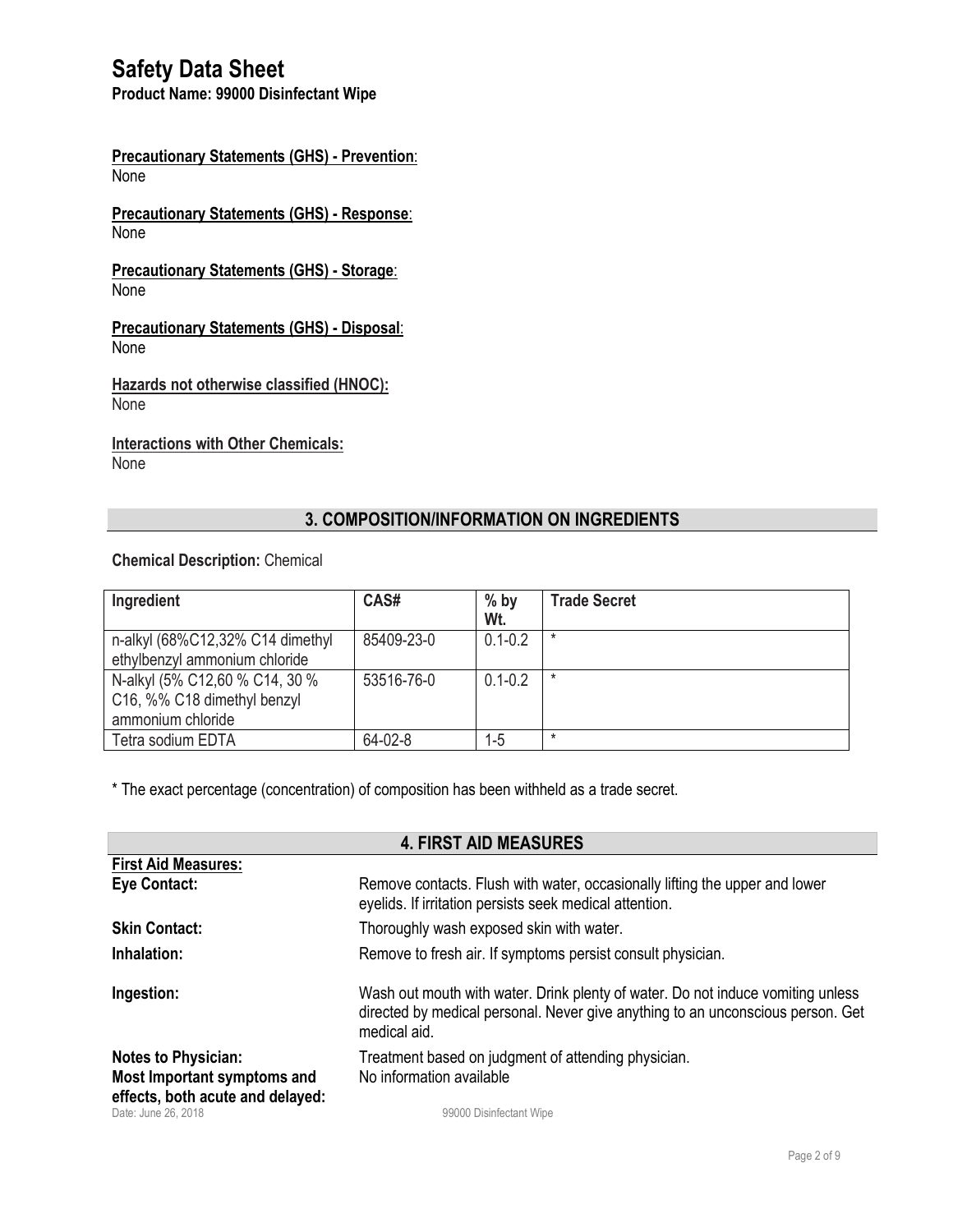**Product Name: 99000 Disinfectant Wipe**

| <b>5. FIRE FIGHTING MEASURES</b>                                   |                                                                                                                           |  |
|--------------------------------------------------------------------|---------------------------------------------------------------------------------------------------------------------------|--|
| <b>Suitable Extinguishing Media</b>                                | Flood with water for extinguishing agent. CO2, dry chemical, alcohol resistant<br>foam                                    |  |
| <b>Unsuitable Extinguishing Media</b>                              | No information available.                                                                                                 |  |
| <b>Specific Exposure Hazards</b>                                   | Thermal decomposition releases irritating gases.                                                                          |  |
| <b>Hazardous Combustion Products</b>                               | Carbon Oxides.                                                                                                            |  |
| <b>Explosion Data:</b><br><b>Sensitivity to Mechanical Impact:</b> | None.                                                                                                                     |  |
| <b>Sensitivity to Static Discharge:</b>                            | None.                                                                                                                     |  |
| Special safety equipment:                                          | Self-contained positive pressure breathing apparatus (MSHA/NIOSH approved or<br>equivalent) and full protective clothing. |  |

## **6. ACCIDENTAL RELEASE MEASURES**

| <b>Personal Precautions, Protective Equipment and Emergency Procedures:</b> |                                                                                                                                  |  |
|-----------------------------------------------------------------------------|----------------------------------------------------------------------------------------------------------------------------------|--|
| <b>General Measures:</b>                                                    | Do not get in eyes.                                                                                                              |  |
| <b>Environmental Precautions:</b>                                           |                                                                                                                                  |  |
| <b>Environmental Precautions:</b>                                           | Prevent entry to sewers and public waters.                                                                                       |  |
| <b>Methods and Material for Containment and Cleaning Up:</b>                |                                                                                                                                  |  |
| <b>Method for Containment:</b><br><b>Methods for Cleaning Up:</b>           | Prevent further leakage or spillage if safe to do so.<br>Clear up spills immediately with absorbent and dispose of waste safely. |  |
| <b>Procedures for Non-Emergency Personnel:</b>                              |                                                                                                                                  |  |
| <b>Protective Equipment:</b>                                                | No specific requirements.                                                                                                        |  |
| <b>Emergency Procedures:</b>                                                | Evacuate unnecessary personnel.                                                                                                  |  |
| <b>Procedures for Emergency Personnel:</b>                                  |                                                                                                                                  |  |
| <b>Protective Equipment:</b>                                                | Equip cleanup crew with proper protection.                                                                                       |  |
| <b>Emergency Procedures:</b>                                                | Ventilate area.                                                                                                                  |  |
| <b>Reference to Other Sections:</b>                                         | See Heading 8. Exposure Controls and Personal Protection.                                                                        |  |

Date: June 26, 2018 **Date:** June 26, 2018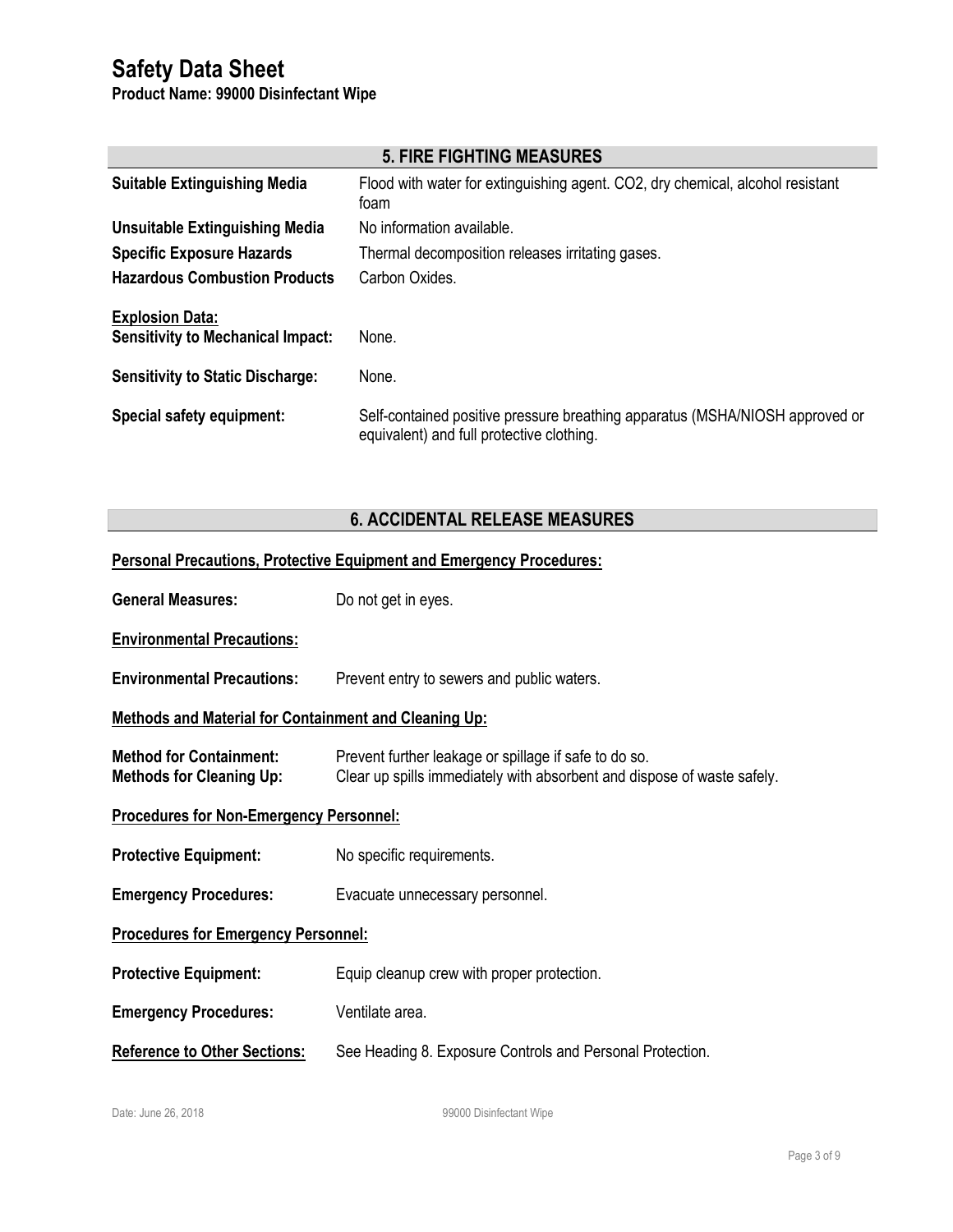**Product Name: 99000 Disinfectant Wipe**

#### **7. HANDLING AND STORAGE**

#### **Precautions for Safe Handling:**

**Control Parameters:**

Handling: Handle in accordance with good industrial hygiene and safety practice. Avoid contact with eyes, skin and clothing. Do not eat or drink when using this product.

**Information about fire and explosion protection:** No special measures required.

#### **Conditions for safe storage, including any incompatibilities:**

**Requirements to be met by storerooms and receptacles:** Store in a cool location. **Information about storage in one common storage facility:** Store away from foodstuffs.

| Further information about storage conditions: | Keep container tightly sealed.             |
|-----------------------------------------------|--------------------------------------------|
| Specific end use(s):                          | No further relevant information available. |

### **8. EXPOSURE CONTROLS / PERSONAL PROTECTION**

| <b>Exposure Guidelines</b>                                | This product, as supplied, does not contain any hazardous materials with<br>occupational exposure limits established by the region specific regulatory bodies. |
|-----------------------------------------------------------|----------------------------------------------------------------------------------------------------------------------------------------------------------------|
| <b>Appropriate Engineering Controls:</b>                  |                                                                                                                                                                |
| <b>Engineering Measures</b>                               | Showers. Eyewash Stations. Ventilation Systems.                                                                                                                |
| <b>Individual Protection Measures:</b>                    |                                                                                                                                                                |
| Eye protection:                                           | No special protective equipment is required.                                                                                                                   |
| <b>Skin protection:</b>                                   | No special protective equipment is required.                                                                                                                   |
| Hand protection:                                          | No special protective equipment is required.                                                                                                                   |
| <b>Respiratory protection:</b><br><b>Working hygiene:</b> | No special protective equipment is required.<br>Workers should wash hands before eating, drinking or smoking.                                                  |

#### **9. PHYSICAL AND CHEMICAL PROPERTIES**

#### **Physical and Chemical Properties**

**Physical State** Thin liquid adsorbed into non woven wipe.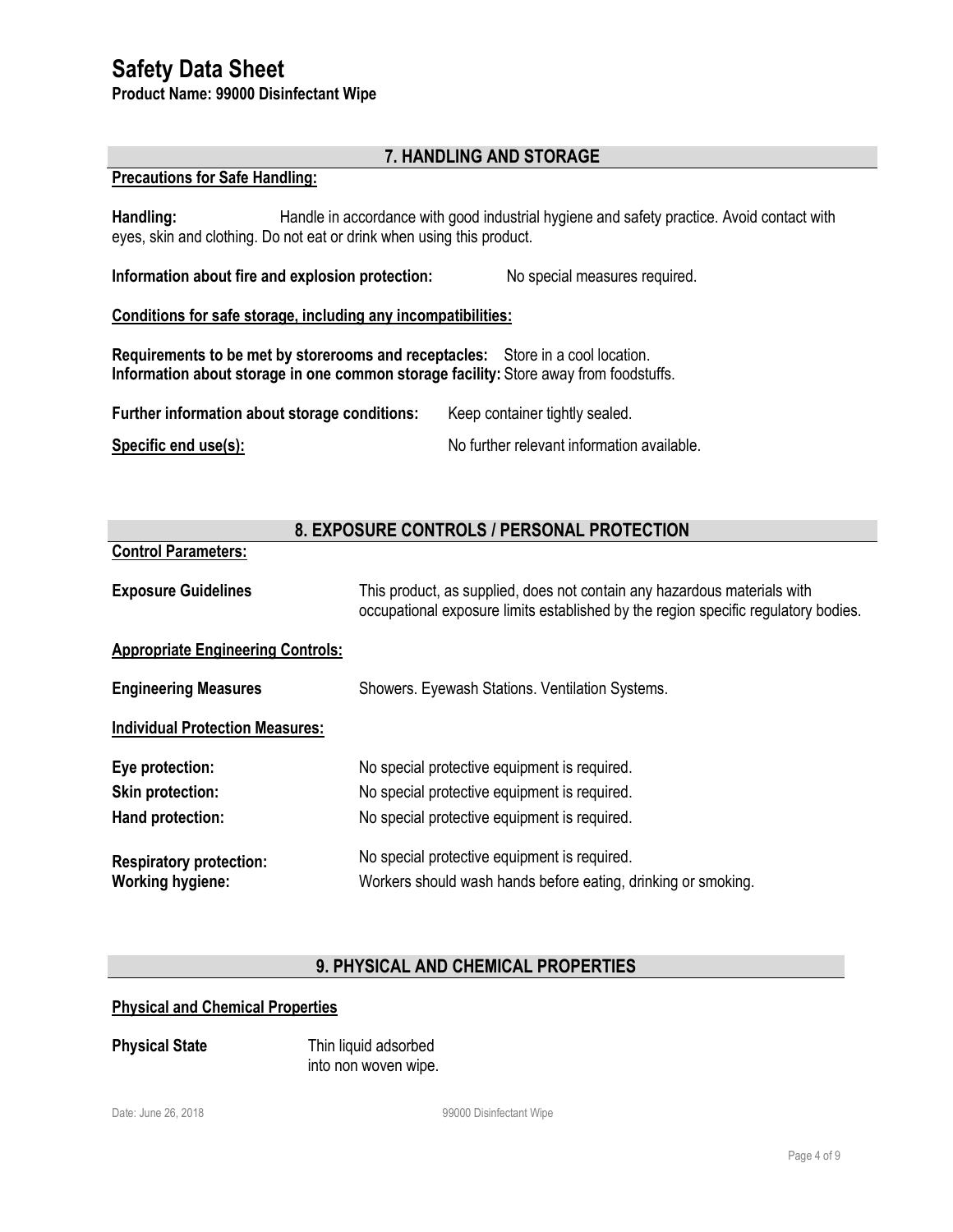**Product Name: 99000 Disinfectant Wipe**

| Appearance                                                                                                                                                                                                                                                                                                                                                                                                                                                                                                                                                                                                                                                                                                                                       | Clear, Colourless liquid Odour<br>adsorbed into non<br>woven wipe.                                                                                                                                                                                                                                                                                                                                                                                                          |                                                                                                                                                                                                                                                                        | Typical.                  |
|--------------------------------------------------------------------------------------------------------------------------------------------------------------------------------------------------------------------------------------------------------------------------------------------------------------------------------------------------------------------------------------------------------------------------------------------------------------------------------------------------------------------------------------------------------------------------------------------------------------------------------------------------------------------------------------------------------------------------------------------------|-----------------------------------------------------------------------------------------------------------------------------------------------------------------------------------------------------------------------------------------------------------------------------------------------------------------------------------------------------------------------------------------------------------------------------------------------------------------------------|------------------------------------------------------------------------------------------------------------------------------------------------------------------------------------------------------------------------------------------------------------------------|---------------------------|
| <b>Colour</b>                                                                                                                                                                                                                                                                                                                                                                                                                                                                                                                                                                                                                                                                                                                                    | Colourless adsorbed<br>onto white non woven<br>wipe.                                                                                                                                                                                                                                                                                                                                                                                                                        | <b>Odour Threshold</b>                                                                                                                                                                                                                                                 | No information available. |
| Property                                                                                                                                                                                                                                                                                                                                                                                                                                                                                                                                                                                                                                                                                                                                         | <b>Values</b>                                                                                                                                                                                                                                                                                                                                                                                                                                                               | <b>Remarks/Method</b>                                                                                                                                                                                                                                                  |                           |
| pH<br><b>Melting/Freezing Point</b><br><b>Boiling Point/Range</b><br><b>Flash Point</b><br><b>Evaporation Rate</b><br>Flammability (solid, gas)<br><b>Flammability Limit in Air:</b><br><b>Upper Limit</b><br><b>Lower Limit</b><br><b>Vapour Pressure</b><br><b>Vapour density</b><br><b>Specific Gravity</b><br><b>Water Solubility</b><br><b>Solubility Other Solvents</b><br><b>Partition Coefficient:</b><br>n-octanol/water<br><b>Autoignition temperature</b><br><b>Decomposition</b><br><b>Temperature</b><br><b>Kinematic Viscosity</b><br><b>Dynamic Viscosity</b><br><b>Explosive Properties</b><br><b>Oxidizing Properties</b><br><b>Other Properties:</b><br><b>Softening Point</b><br><b>VOC Content %</b><br><b>Particle Size</b> | 11.0-11.5<br>No data available<br>No data available.<br>None<br>No data available<br>No data available<br>No data available<br>No data available<br>No data available<br>No data available<br>Approx.3.00 g/cm3<br>Soluble in water.<br>No data available<br>No data available<br>No data available<br>No data available<br>No data available<br>No data available<br>No data available<br>No date available<br>No data available<br>No data available<br>No data available | None known<br>None known<br>None known<br>None known<br>None known<br>None known<br>None known<br>None known<br>None known<br>None known<br>None known<br>None known<br>None known<br>None known<br>None known<br>None known<br>None known<br>None known<br>None known |                           |
| <b>Particle Size Distribution</b>                                                                                                                                                                                                                                                                                                                                                                                                                                                                                                                                                                                                                                                                                                                | No data available                                                                                                                                                                                                                                                                                                                                                                                                                                                           |                                                                                                                                                                                                                                                                        |                           |

# **10. STABILITY AND REACTIVITY**

| <b>Reactivity:</b>                         |
|--------------------------------------------|
| <b>Chemical Stability:</b>                 |
| <b>Possibility of Hazardous Reactions:</b> |
| <b>Hazardous Polymerization:</b>           |
| <b>Conditions to avoid:</b>                |

**Reactivity:** No data available Stable under recommended storage conditions **None under normal processing** Does not occur. None based on information supplied.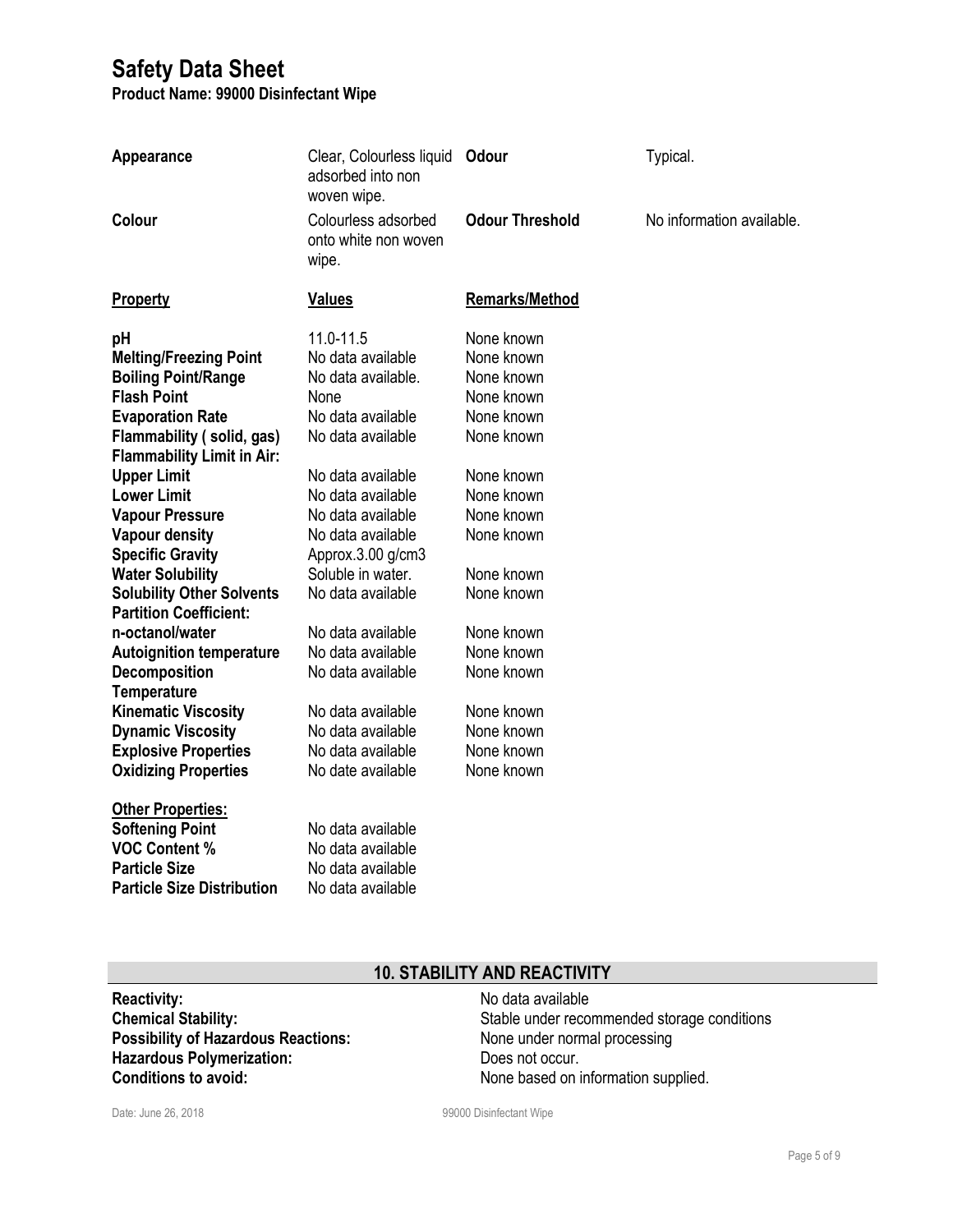**Product Name: 99000 Disinfectant Wipe**

**Incompatible materials:** None known. **Hazardous Decomposition Products:** Carbon oxides. **Thermal Decomposition / Conditions to be avoided:** None based on information supplied.

#### **11. TOXICOLOGICAL INFORMATION**

**Information on likely routes of exposure: Product Information Eye Contact** Slight irritation

**Inhalation** Specific test data for substance/mixture not available **Skin Contact** Slight irritation in the case of individuals with sensitive skin. **Ingestion Ingestion** Ingestion of liquid may cause slight irritation to mucous membranes and<br> **Ingestion** gastrointestinal tract.

**Information on Toxicological Effects:**

**Symptoms** None known

**Delayed/Immediate/Chronic Effects from short and long term exposure:**

**Sensitization** None known None known None known None known None known None known None known None known None known **Mutagenic Effects** None known **Carcinogenicity Carcinogenicity Carcinogenicity No ingredients listed as a carcinogen Reproductive Toxicity** None known **STOT-** Single Exposure **None known STOT Repeated exposure** None known **Chronic Toxicity** None known None known **Target Organ Effects** None Known **Numerical Measures of Toxicity (based on GHS Chapter 3.1)** Not applicable

#### **12. ECOLOGICAL INFORMATION**

| <b>Ecotoxicity:</b>                      | Not classified                    |
|------------------------------------------|-----------------------------------|
| <b>Persistence and</b><br>Degradability: | No information available          |
| <b>Bioaccumulative Potential:</b>        | No information available          |
| <b>Mobility in Soil:</b>                 | No information available          |
| <b>Other Adverse Effects:</b>            | No information available          |
| <b>Other Information:</b>                | Avoid release to the environment. |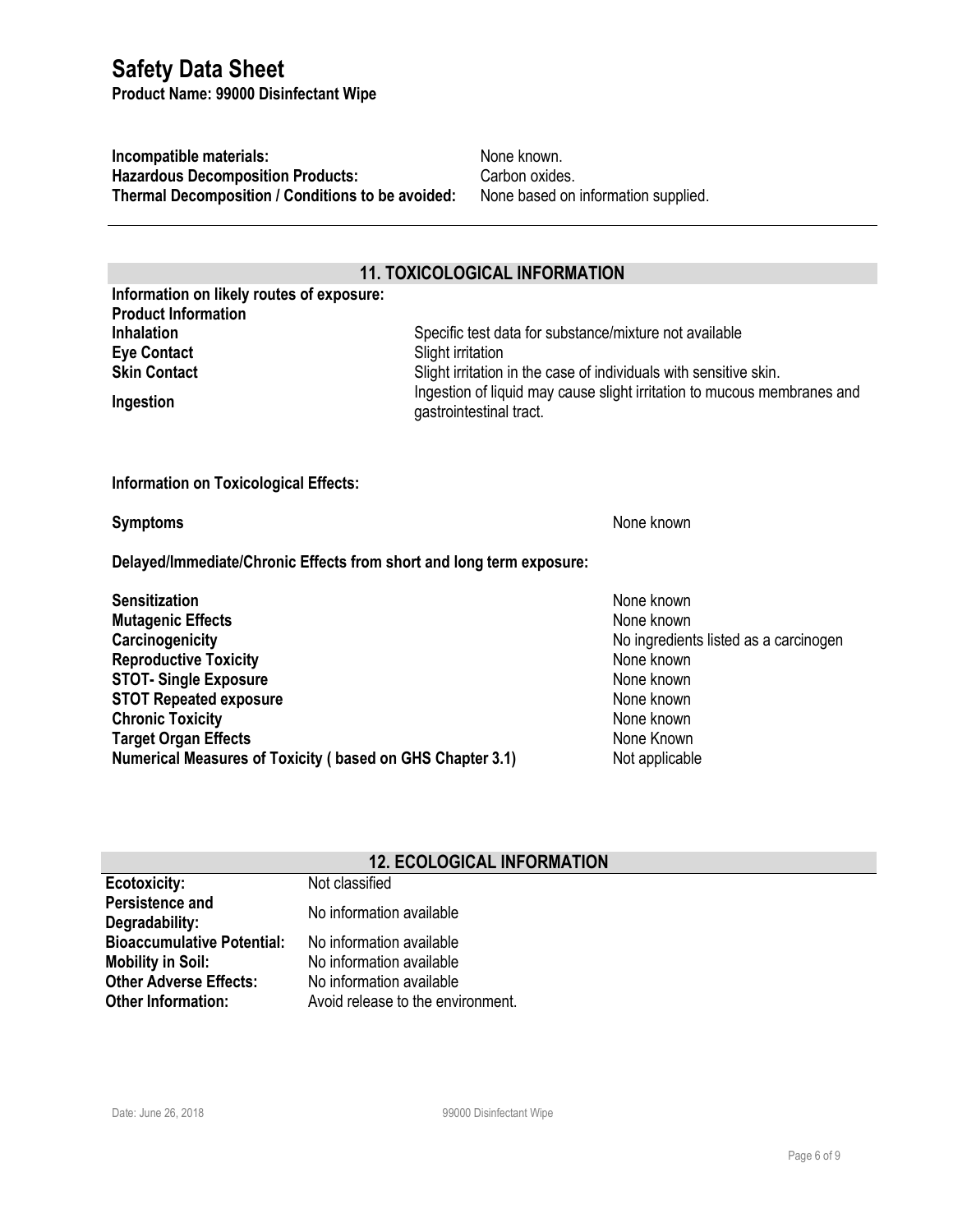**Product Name: 99000 Disinfectant Wipe**

| <b>13. DISPOSAL CONSIDERATIONS</b>         |                                                                                                                                                                                                                                                                                                                                                                                                                                                                                                                                |  |
|--------------------------------------------|--------------------------------------------------------------------------------------------------------------------------------------------------------------------------------------------------------------------------------------------------------------------------------------------------------------------------------------------------------------------------------------------------------------------------------------------------------------------------------------------------------------------------------|--|
| <b>Waste treatment Methods</b>             |                                                                                                                                                                                                                                                                                                                                                                                                                                                                                                                                |  |
| <b>Disposal Methods</b>                    | This material, as supplied, is not a hazardous waste according to Federal regulations<br>(40 CFR 261). This material could become a hazardous waste if it is mixed with or<br>otherwise comes in contact with a hazardous waste. If chemical additions are made<br>to this material, or if the material is processed or otherwise altered. Consult 40 CFR<br>261 to determine whether the altered material is a hazardous waste. Consult the<br>appropriate stare, regional, or local regulations for additional requirements. |  |
| <b>Contaminated Packaging:</b>             | Dispose of contents/containers in accordance with local regulations.                                                                                                                                                                                                                                                                                                                                                                                                                                                           |  |
| <b>California Hazardous Waste</b><br>Codes | None                                                                                                                                                                                                                                                                                                                                                                                                                                                                                                                           |  |
| Ecology - Waste Materials:                 | Avoid release to the environment.                                                                                                                                                                                                                                                                                                                                                                                                                                                                                              |  |

## **13. TRANPORT INFORMATION**

| DOT:<br><b>Proper Shipping Name</b><br><b>Hazard Class</b><br><b>TDG</b><br><b>MEX</b><br><b>ICAO</b><br><b>IATA:</b><br><b>Proper Shipping Name</b><br><b>Hazard Class</b><br>IMDG/IMO: | Not Regulated<br>Not Regulated<br>Not Applicable<br>Not Regulated<br>Not Regulated<br>Not Regulated<br>Not Regulated<br>Not Regulated<br>Not Applicable |
|------------------------------------------------------------------------------------------------------------------------------------------------------------------------------------------|---------------------------------------------------------------------------------------------------------------------------------------------------------|
| <b>Hazard Class</b>                                                                                                                                                                      | Not Applicable                                                                                                                                          |
| <b>RID</b>                                                                                                                                                                               | Not Regulated                                                                                                                                           |
| <b>ADR</b>                                                                                                                                                                               | Not Regulated                                                                                                                                           |
| ADN                                                                                                                                                                                      | Not Regulated                                                                                                                                           |

## **15. REGULATORY INFORMATION**

| mernational inventories. |                                                     |
|--------------------------|-----------------------------------------------------|
| <b>TSCA</b>              | Complies                                            |
| <b>DSL</b>               | All components are listed either on the DSL or NDSL |

TSCA – Untied States Toxic Substances Control Act Section 8(b) Inventory

DSL/NDSL – Canadian Domestic Substances List/Non-Domestic Substances List.

### **Canadian Regulations:**

**International Inventories:**

| Canadian WHMIS Classification: | Not WHMIS regulated |
|--------------------------------|---------------------|
| Health Canada DIN:             | Registered.         |
| Canadian DSL:                  | Appears.            |

#### **US Federal Regulations:**

Date: June 26, 2018 **Date:** June 26, 2018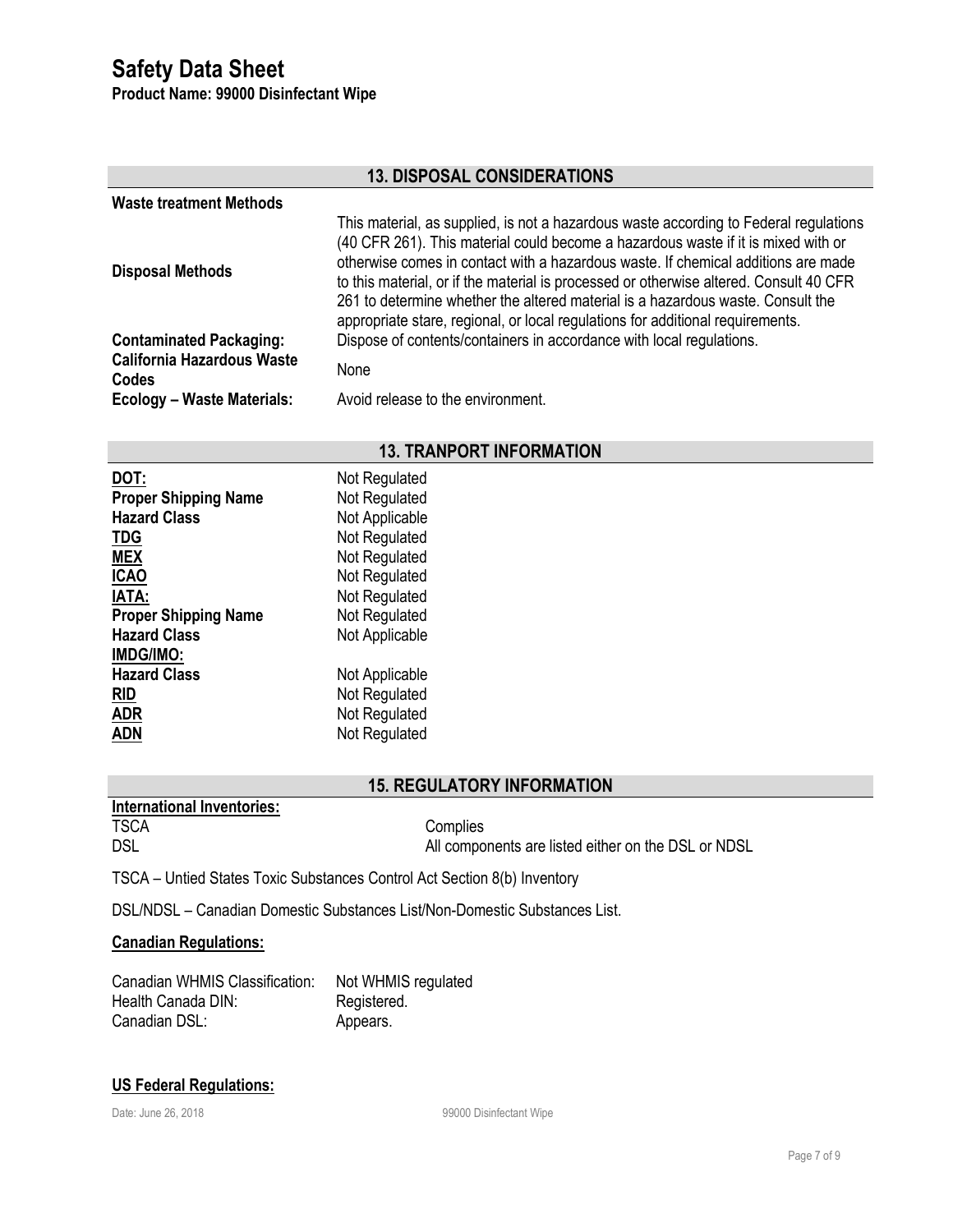**Product Name: 99000 Disinfectant Wipe**

#### **SARA 313**

Section 313 of Title III of the Superfund Amendments and Reauthorization Act of 1986 (SARA). This product does not contain any chemicals which are subject to the reporting requirements of the Act and Title 40 of the Code of Federal Regulations, Part 372

#### **SARA 311/312 Hazard Categories:**

| Acute Health Hazard               | N٥ |
|-----------------------------------|----|
| <b>Chronic Health Hazard</b>      | No |
| Fire Hazard                       | N٥ |
| Sudden Release of Pressure Hazard | No |
| Reactive Hazard                   | N٥ |

#### **CWA (Clean Water Act)**

This product contains the following substances which are regulated pollutants pursuant to the Clean Water Act (40 CFR 122.21 and 40 CFR 122.42)

| <b>Chemical Name</b> | <b>CWA-Reportable</b> | <b>CWA-Toxic</b>  | <b>CWA-Priority</b> | <b>CWA-Hazardous</b> |
|----------------------|-----------------------|-------------------|---------------------|----------------------|
|                      | Qtys.                 | <b>Pollutants</b> | <b>Pollutants</b>   | <b>Substances</b>    |

None.

#### **CERCLA**

This material, as supplied, contains one or more substances regulated as a hazardous substance under the Comprehensive Environmental Response Compensation and Liability Act (CERLA) (40 CFR 302)

| <b>Chemical Name</b> | <b>Hazardous Substances</b> | <b>Extremely Hazardous</b> |  |
|----------------------|-----------------------------|----------------------------|--|
|                      | <b>RQs</b>                  | <b>Substances RQs</b>      |  |

None.

**US State Regulations:**

#### **California Proposition 65**

This product does not contain any Proposition 65 Chemicals.

#### **US State Right-To-Know Regulations**

| <b>Chemical Name</b> | New Jersey | Massachusetts Pennsylvania | <b>Rhode Island</b> | <b>Illinois</b> |
|----------------------|------------|----------------------------|---------------------|-----------------|
|                      |            |                            |                     |                 |

No ingredients on the right to know regulations.

#### **HMIS III Rating**

Date: June 26, 2018 **Date:** June 26, 2018